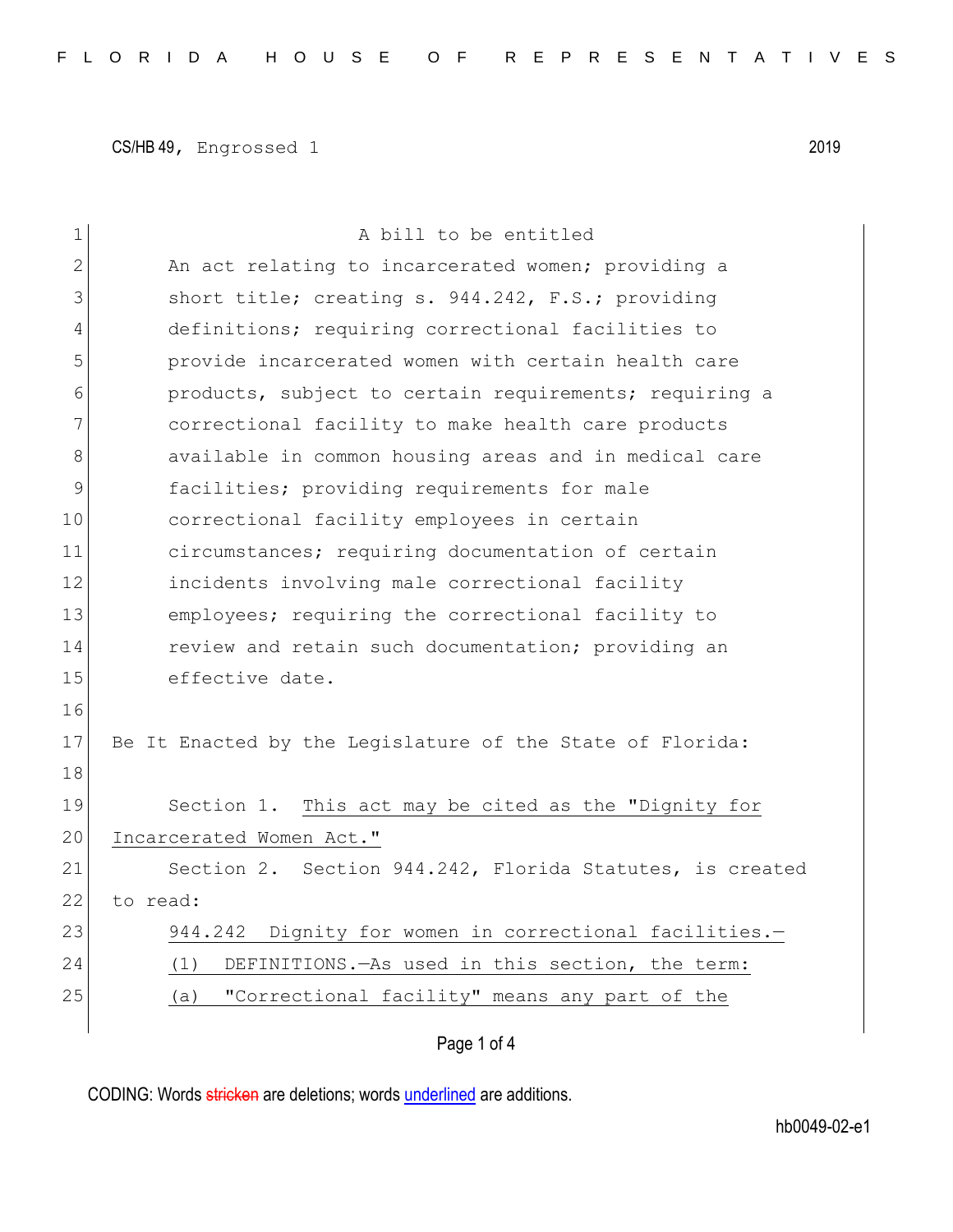| 26 | correctional system, any county detention facility, juvenile   |
|----|----------------------------------------------------------------|
| 27 | detention center or residential facility, temporary holding    |
| 28 | center, or other criminal detention facility operated by or on |
| 29 | behalf of the state or any political subdivision.              |
| 30 | (b) "Correctional facility employee" means a correctional      |
| 31 | officer employed by a correctional facility.                   |
| 32 | "Health care products" includes the following:<br>(C)          |
| 33 | Feminine hygiene products, including tampons.<br>1.            |
| 34 | Moisturizing soap that is not lye-based.<br>2.                 |
| 35 | Toothbrushes.<br>3.                                            |
| 36 | Toothpaste.<br>4.                                              |
| 37 | Any other health care product the correctional facility<br>5.  |
| 38 | deems appropriate.                                             |
| 39 | "State of undress" means not dressed or not fully<br>(d)       |
| 40 | dressed.                                                       |
| 41 | (2)<br>HEALTH CARE PRODUCTS. - A correctional facility shall   |
| 42 | make available health care products to each woman incarcerated |
| 43 | in the facility at no cost to the woman in a quantity that is  |
| 44 | appropriate to the needs of the woman without a medical        |
| 45 | referral. A correctional facility may not require that a woman |
| 46 | be diagnosed with an illness in order to access health care    |
| 47 | products. A correctional facility shall make health care       |
| 48 | products available in common housing areas and in medical care |
| 49 | facilities.                                                    |
| 50 | MALE CORRECTIONAL FACILITY EMPLOYEES.-<br>(3)                  |
|    | Page 2 of 4                                                    |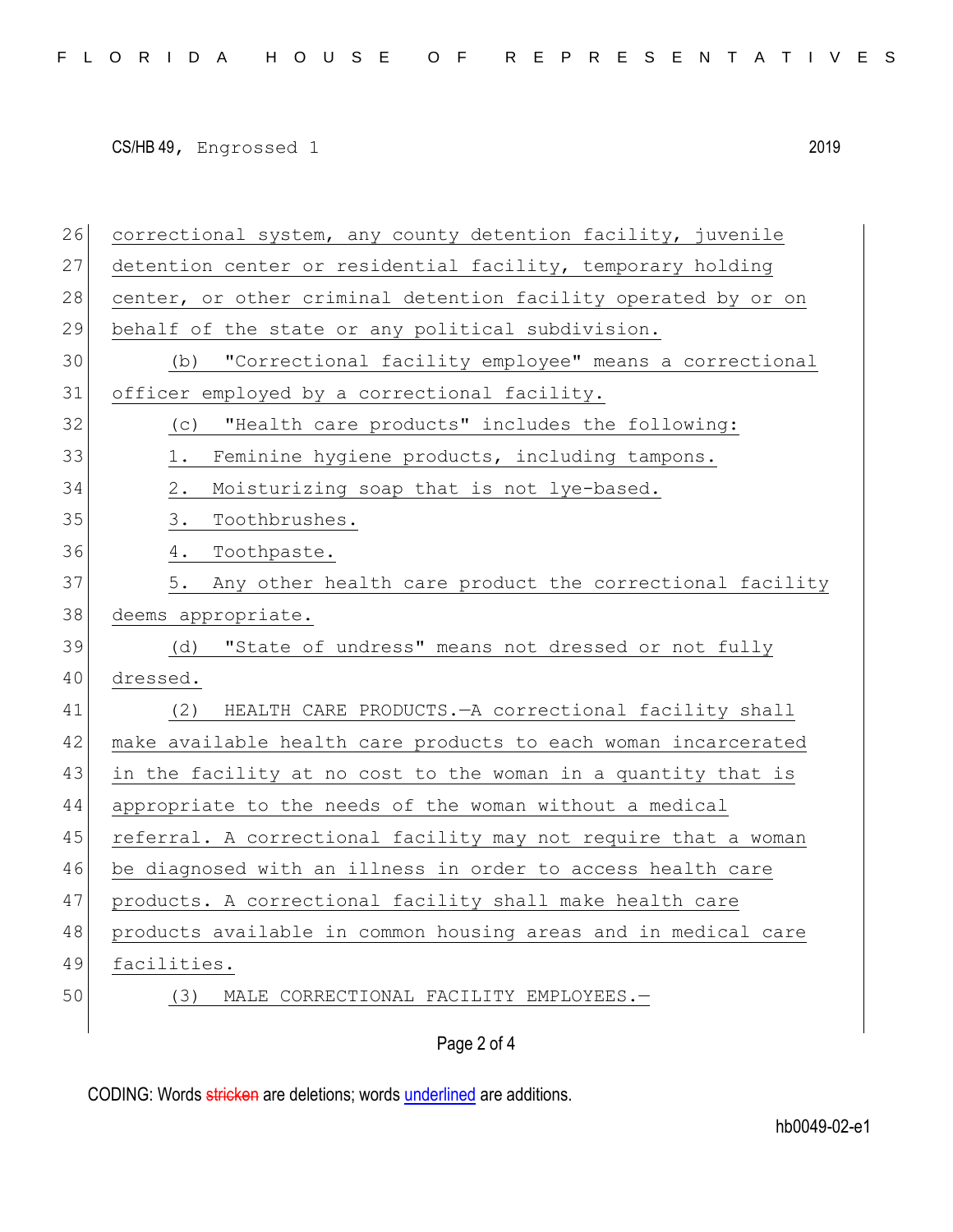| 51 | (a) A male correctional facility employee may not conduct        |
|----|------------------------------------------------------------------|
| 52 | a pat-down search or body cavity search on an incarcerated woman |
| 53 | unless the woman presents an immediate risk of harm to herself   |
| 54 | or others and a female correctional facility employee is not     |
| 55 | available to do the search.                                      |
| 56 | (b) A male correctional facility employee shall announce         |
| 57 | his presence upon entering a housing unit for incarcerated       |
| 58 | women.                                                           |
| 59 | (c) A male correctional facility employee may not enter an       |
| 60 | area of the correctional facility in which an incarcerated woman |
| 61 | may be in a state of undress or an area where an incarcerated    |
| 62 | woman in a state of undress may be viewed, including, but not    |
| 63 | limited to, restrooms, shower areas, and medical treatment       |
| 64 | areas. If a female correctional facility employee is not         |
| 65 | available or if a female correctional facility employee requires |
| 66 | assistance, a male correctional facility employee may enter such |
| 67 | area only in the event of a medical emergency or if an           |
| 68 | incarcerated woman presents an immediate risk of harm to herself |
| 69 | or others.                                                       |
| 70 | (d) If a male correctional facility employee conducts a          |
| 71 | pat-down search or body cavity search or enters a prohibited     |
| 72 | area in an emergency situation as provided in paragraph (a) or   |
| 73 | paragraph (c), the male correctional facility employee shall     |
| 74 | document the incident, including the circumstances necessitating |
| 75 | the male correctional facility employee's actions, no later than |
|    |                                                                  |

Page 3 of 4